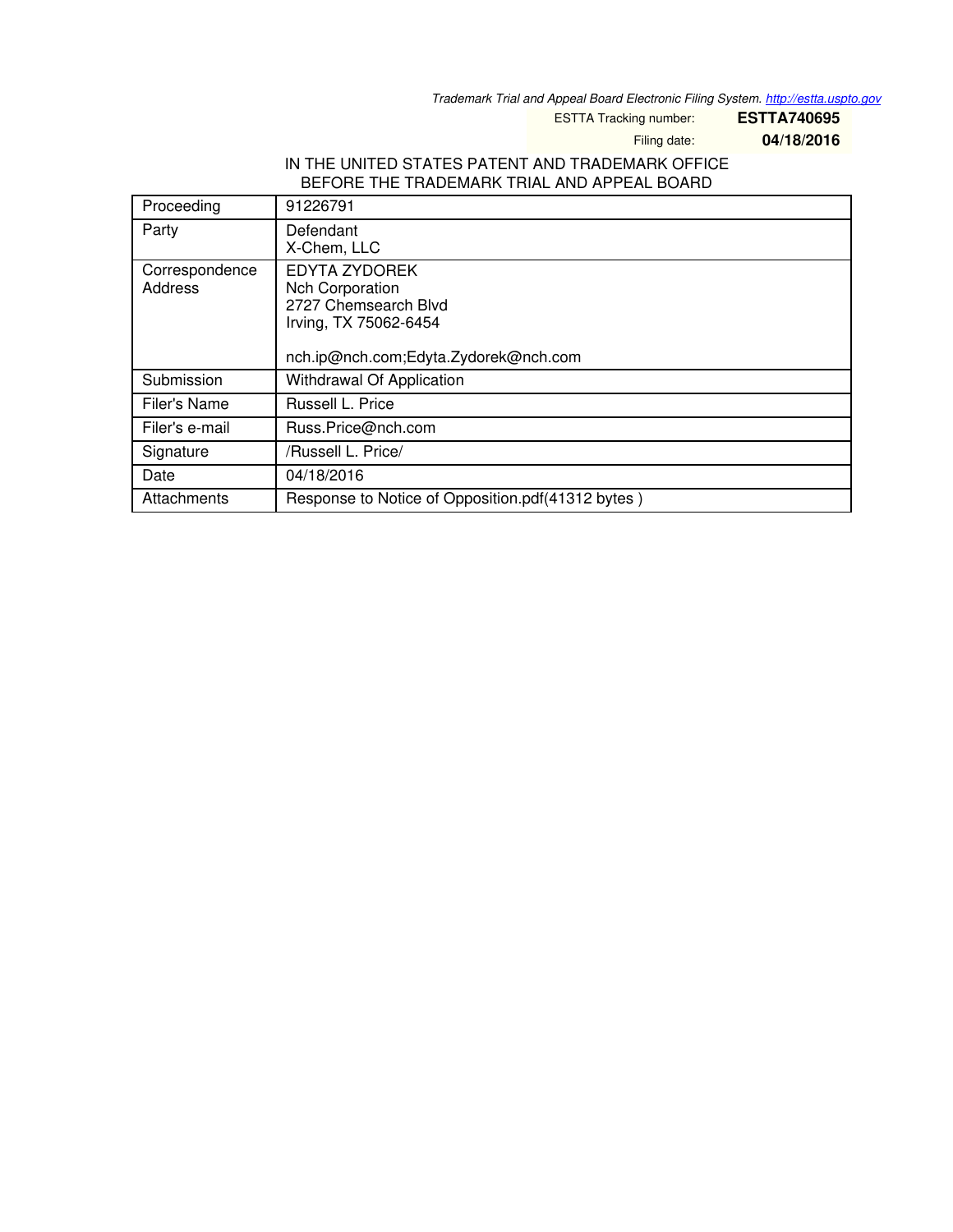## IN THE UNITED STATES PATENT AND TRADEMARK OFFICE TRADEMARK TRIAL AND APPEAL BOARD

| JAX, Inc.,  |           | §    |
|-------------|-----------|------|
|             |           | ş    |
|             | Opposer   | $\S$ |
|             |           | ş    |
| v.          |           | ş    |
|             |           | ş    |
| X-Chem, LLC |           | ş    |
|             |           | ş    |
| $\sim$      | Applicant | ş    |

Opposition No. 91226791

## RESPONSE TO NOTICE OF OPPOSITION

On March 9, 2016, Jax, Inc. filed an Opposition against X-Chem, LLC's U.S. Trademark Application No. 86/575,096 for the MICRONOX (Stylized) mark. After reviewing the allegations put forth by Jax, Inc., we do not believe that the concurrent use of their MICRONOX mark and our MICRONOX (Stylized) mark would lead to a likelihood of confusion amongst consumers of our respective products.

However, X-Chem, LLC has decided to request an Express Abandonment (Withdrawal) of U.S. Trademark Application No. 86/575,096 in response to this Notice of Opposition. Accordingly, Applicant hereby expressly abandons U.S. Trademark Application No. 86/575,096 for trademark registration and requests that the U.S. Patent and Trademark Office proceed with the Express Abandonment (Withdrawal) immediately.

Respectfully yours,

By: Runne

Russell L. Price Vice President & Secretary of X-Chem, LLC

Dated: April 18, 2016